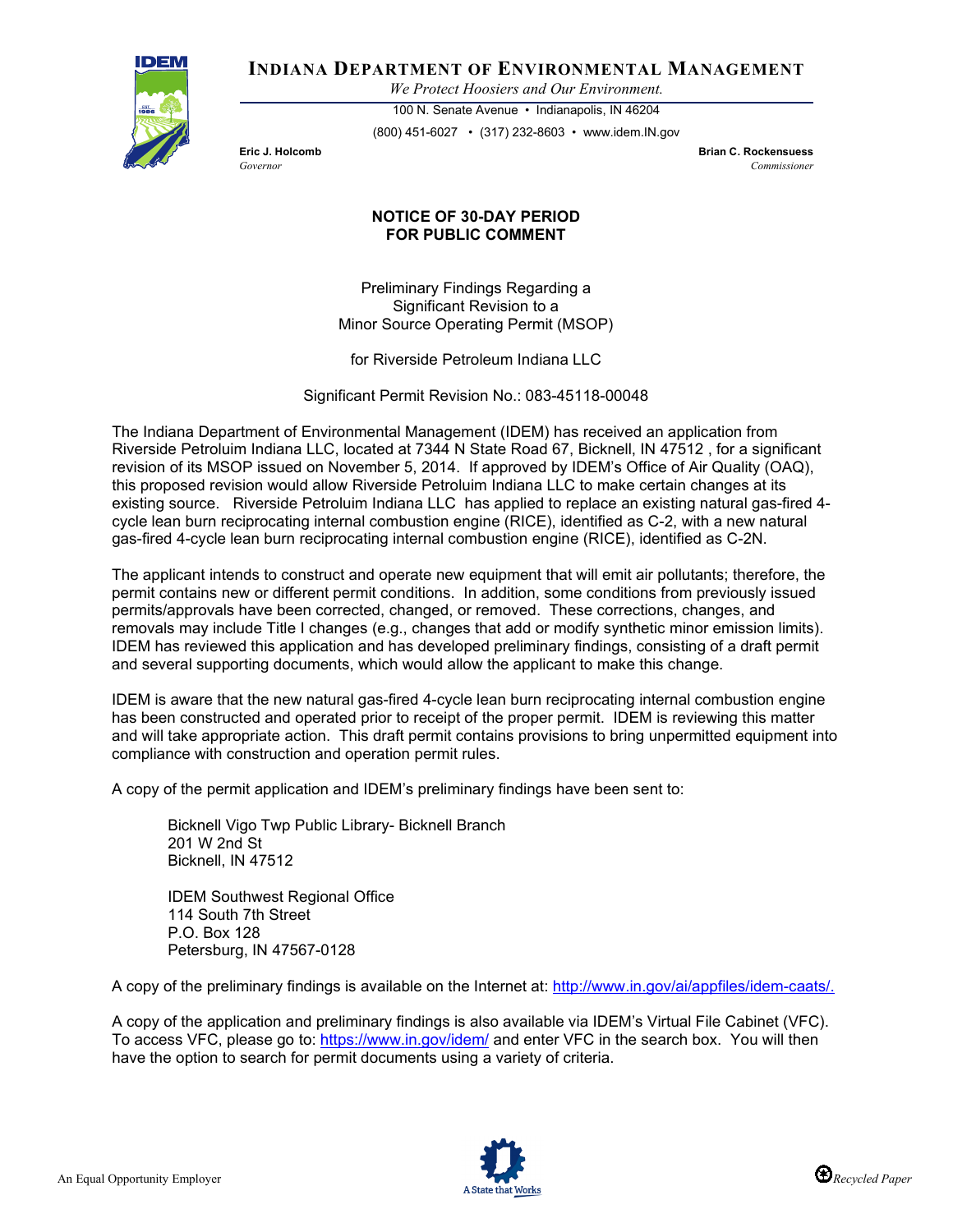## **How can you participate in this process?**

This notice is posted on IDEM's website [\(https://www.in.gov/idem/public-notices/\)](https://www.in.gov/idem/public-notices/). The date that this notice is posted on IDEM's website marks the beginning of a 30-day public comment period. If the 30<sup>th</sup> day of the comment period falls on a day when IDEM offices are closed for business, all comments must be postmarked or delivered in person on the next business day that IDEM is open.

You may request that IDEM hold a public hearing about this draft permit. If adverse comments concerning the **air pollution impact** of this draft permit are received, with a request for a public hearing, IDEM will decide whether or not to hold a public hearing. IDEM could also decide to hold a public meeting instead of, or in addition to, a public hearing. If IDEM decides to conduct a public hearing and/or public meeting, IDEM will post a separate announcement of the date, time, and location of that public hearing and/or public meeting on IDEM's website [\(https://www.in.gov/idem/public-notices/\)](https://www.in.gov/idem/public-notices/). At a hearing, you would have an opportunity to submit written comments and make verbal comments. At a meeting, you would have an opportunity to submit written comments, ask questions, and discuss any air pollution concerns with IDEM staff.

Comments and supporting documentation , or a request for a public hearing should be sent in writing to IDEM at the address below. If you comment via e-mail, please include your full U.S. mailing address so that you can be added to IDEM's mailing list to receive notice of future action related to this permit. If you do not want to comment at this time, but would like to receive notice of future action related to this permit application, please contact IDEM at the address below. Please refer to permit number SPR 083-45118- 00048 in all correspondence.

## **Comments should be sent to:**

Hind Mohamed IDEM, Office of Air Quality 100 North Senate Avenue MC 61-53 IGCN 1003 Indianapolis, Indiana 46204-2251 (800) 451-6027, ask for Hind Mohamed or (317) 234-6543 Or dial directly: (317) 234-6543 Fax: (317) 232-6749 attn: Hind Mohamed E-mail: HMohamed@idem.IN.gov

All comments will be considered by IDEM when we make a decision to issue or deny the permit. Comments that are most likely to affect final permit decisions are those based on the rules and laws governing this permitting process (326 IAC 2), air quality issues, and technical issues. IDEM does not have legal authority to regulate zoning, odor, or noise. For such issues, please contact your local officials.

For additional information about air permits and how the public and interested parties can participate, refer to the IDEM Air Permits page on the Internet at: [https://www.in.gov/idem/airpermit/public](https://www.in.gov/idem/airpermit/public-participation/)[participation/;](https://www.in.gov/idem/airpermit/public-participation/) and the Citizens' Guide to IDEM on the Internet at: [https://www.in.gov/idem/resources/citizens-guide-to-idem/.](https://www.in.gov/idem/resources/citizens-guide-to-idem/)

## **What will happen after IDEM makes a decision?**

Following the end of the public comment period, IDEM will issue a Notice of Decision stating whether the permit has been issued or denied. If the permit is issued, it may be different than the draft permit because of comments that were received during the public comment period. If comments are received during the public notice period, the final decision will include a document that summarizes the comments and IDEM's response to those comments. If you have submitted comments or have asked to be added to the mailing list, you will receive a Notice of the Decision. The notice will provide details on how you may appeal IDEM's decision, if you disagree with that decision. The final decision will also be available on the Internet at the address indicated above and will also be sent to the local library indicated above, the IDEM